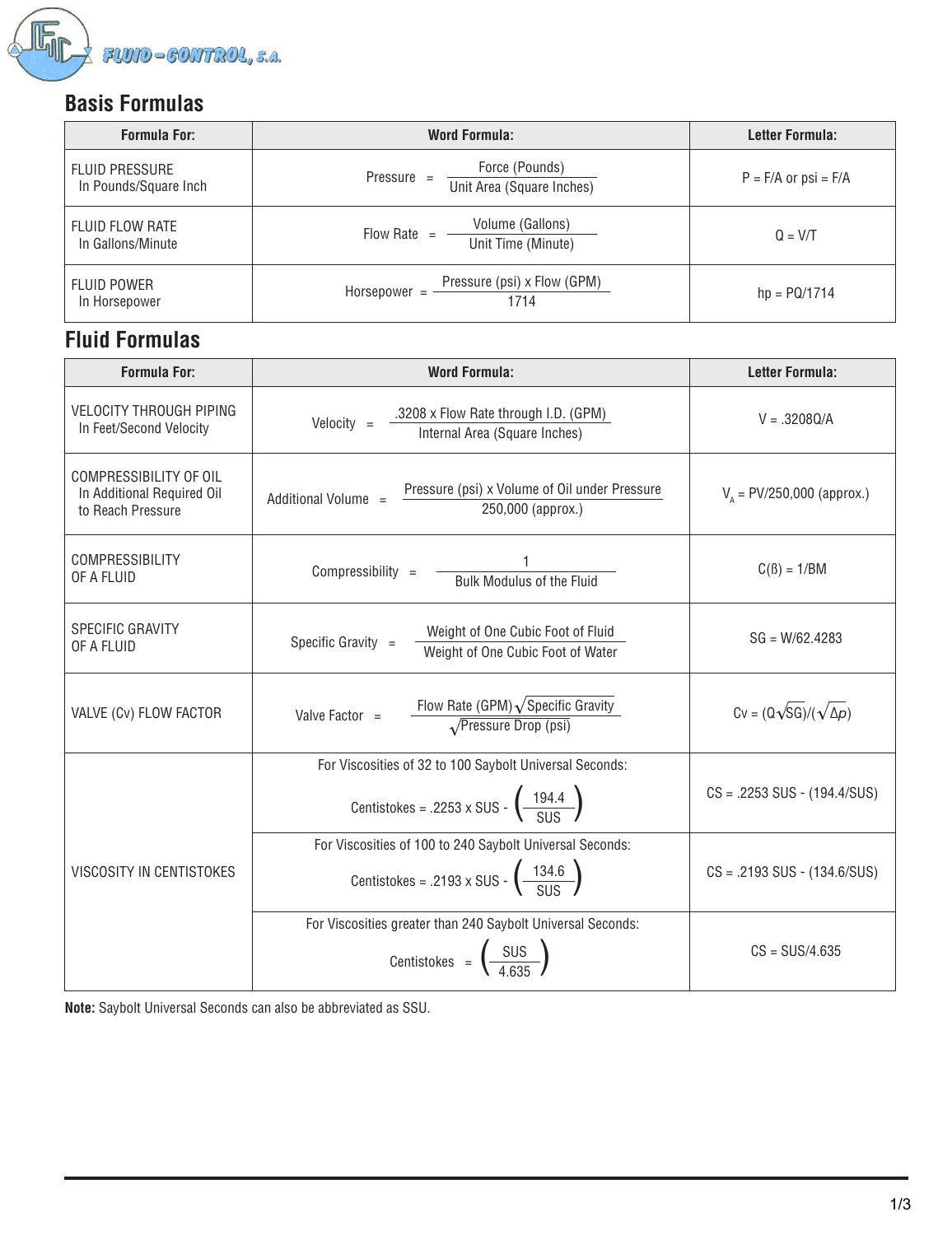

# **Pump Formulas**

| <b>Formula For:</b>                                    | <b>Word Formula:</b>                                                                                                                   | Letter Formula:                                                                   |  |  |
|--------------------------------------------------------|----------------------------------------------------------------------------------------------------------------------------------------|-----------------------------------------------------------------------------------|--|--|
| PUMP OUTLET FLOW<br>In Gallons/Minute                  | rpm x Pump Displacement (Cu. In./Ref.)<br>$Flow =$<br>231                                                                              | $Q = nd/231$                                                                      |  |  |
| PUMP INPUT POWER<br>In Horsepower Required             | Flow Rate Output (GPM) x Pressure (psi)<br>Horsepower $Input =$<br>1714 Efficiency (Overall)                                           | $Hp_{in} = QP/1714Eff.$ or<br>(GPM x psi)/1714Eff.                                |  |  |
| <b>PUMP EFFICIENCY</b><br><b>Overall in Percent</b>    | Output Horsepower<br>Overall Efficiency =<br>x 100<br>Input Horsepower                                                                 | $Eff_{\text{ov}} = (HP_{\text{out}}/HP_{\text{in}}) \times 100$                   |  |  |
|                                                        | Overall Efficiency = Volumetric Eff. x Mechanical Eff.                                                                                 | $Eff_{\text{ov}} = Eff_{\text{vol}} \times Eff_{\text{mech}}$                     |  |  |
| <b>PUMP EFFICIENCY</b><br><b>Volumetric in Percent</b> | Actual Flow Rate Output (GPM)<br>Volumetric Efficiency =<br>x 100<br>Theoretical Flow Rate Output (GPM)                                | $Eff_{\text{vol}} = (Q_{\text{ref}}/Q_{\text{theo}}) \times 100$                  |  |  |
| <b>PUMP EFFICIENCY</b><br><b>Mechanical in Percent</b> | Theoretical Torque to Drive<br>Mechanical Efficiency =<br>x 100<br><b>Actual Torque to Drive</b>                                       | $Effmech = (Ttheo/Tact) \times 100$                                               |  |  |
| <b>PUMP LIFE</b><br>$B_{10}$ Bearing Life              | Rated Speed (rpm)<br>Rated Pressure (psi)<br>$B_{10}$ Hrs. Bearing Life = Rated Life Hrs. x -<br>New Speed (rpm)<br>New Pressure (psi) | $B_{10}$ = Rated Hrs x (RPM/RPM) x (P <sup>r</sup> /P <sub>n</sub> ) <sup>3</sup> |  |  |

## **Actuator Formulas**

| <b>Formula For:</b>                                 | <b>Word Formula:</b>                                                      | <b>Letter Formula:</b>                 |  |  |
|-----------------------------------------------------|---------------------------------------------------------------------------|----------------------------------------|--|--|
| <b>CYLINDER AREA</b><br>In Square Inches            | Area = $\Pi$ x Radius <sup>2</sup> (Inches)                               | $A = \prod r^2$                        |  |  |
|                                                     | Area = $(P/4)$ x Diameter <sup>2</sup> (Inches)                           | $A = (\Pi D^2)/4$ or $A = .785D^2$     |  |  |
| CYLINDER FORCE<br>In Pounds, Push or Pull           | Area = Pressure (psi) x Net Area (sq in.)                                 | $F = psi \times A$ or $F = PA$         |  |  |
| <b>CYLINDER VELOCITY or SPEED</b><br>In Feet/Second | 231 x Flow Rate (GPM)<br>$Velocity =$<br>12 x 60 x Net Area (sq in.)      | $v = 2310/720A$ or $v = .32080/A$      |  |  |
| CYLINDER VOLUME CAPACITY<br>In Gallons of Fluid     | $\Pi$ x Radius <sup>2</sup> (in.) x Stroke (in.)<br>$Volume =$<br>231     | $V = (\prod r^2 L)/231$                |  |  |
|                                                     | Net Area (sq. in.) x Stroke (in.)<br>Volume $=$<br>231                    | $V = (A L)/231$                        |  |  |
| <b>CYLINDER FLOW RATE</b><br>In Gallons/Minute      | 12 x 60 x Velocity (Ft/Sec) x Net Area (sq. in.)<br>Flow Rate $=$<br>231  | $Q = (720vA)231$ or $Q = 3.117vA$      |  |  |
| FLUID MOTOR TORQUE<br>In Inch Pounds                | Pressure (psi) x F.M. Displacement (Cu. In./Rev.)<br>$Torque =$<br>$2\Pi$ | T = psi $d/2\Pi$ or T = Pd/2 $\Pi$     |  |  |
|                                                     | Horsepower x 63025<br>$Torque =$<br>rpm                                   | $T = 63025$ hp/n                       |  |  |
|                                                     | Flow Rate (GPM) x Pressure (psi) x 36.77<br>$Torque =$<br>rpm             | $T = 36.77$ QP/n or $T = 36.77$ Qpsi/n |  |  |
| FLUID MOTOR TORQUE/100 psi<br>In Inch Pounds        | F.M. Displacement (Cu. In./Rev.)<br>Torque<br>100<br>.0628                | $T_{100\text{nsi}} = d/0.0628$         |  |  |
| FLUID MOTOR SPEED<br>In Revolutions/Minute          | 231 Flow Rate (GPM)<br>$Speed =$<br>F.M. Displacement (Cu. In./Rev.)      | $n = 231$ Q/d                          |  |  |
| <b>FLUID MOTOR POWER</b><br>In Horsepower Output    | Torque Output (Inch Pounds) x rpm<br>$Horsepower =$<br>63025              | $hp = Tn/63025$                        |  |  |